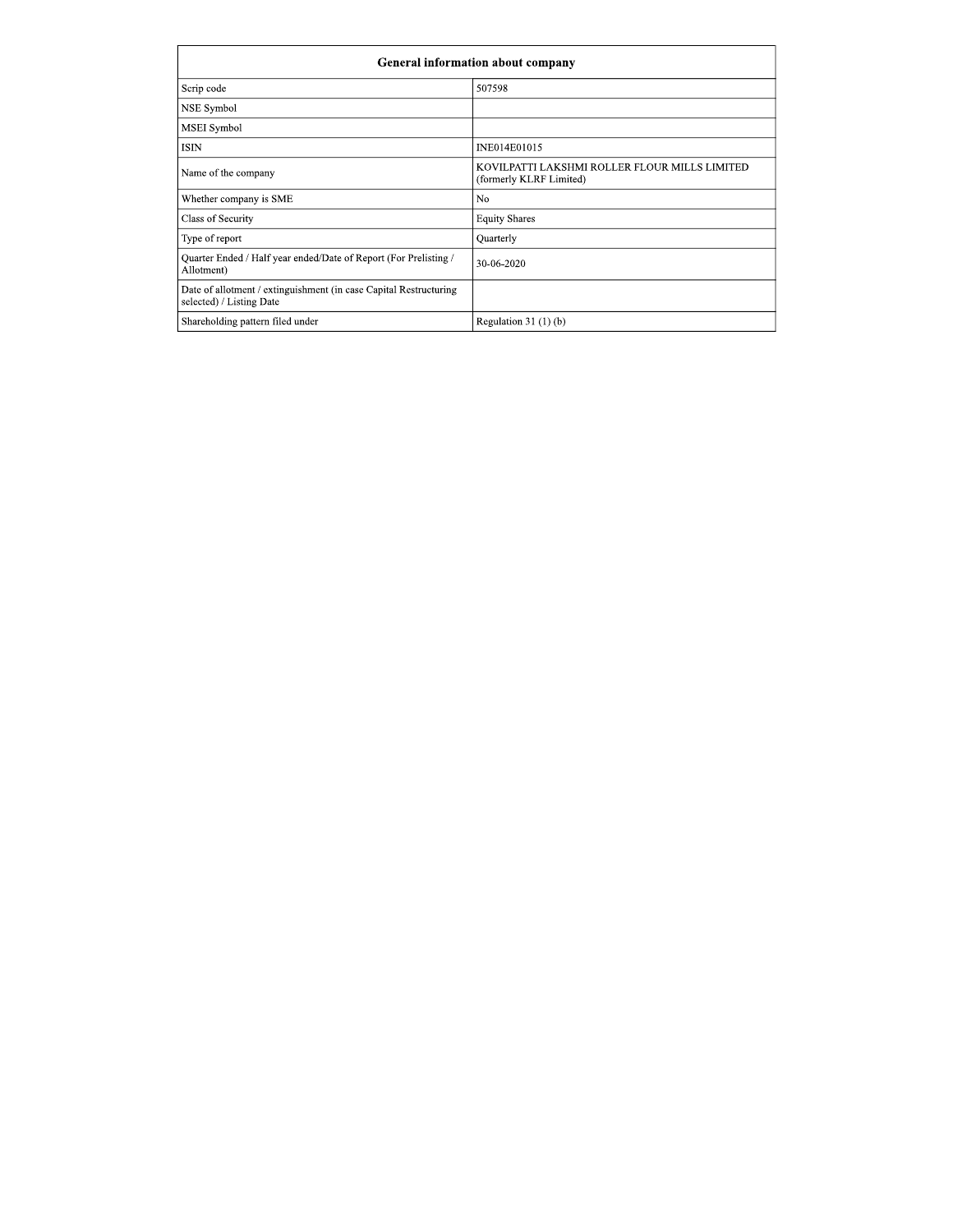|                | <b>Declaration</b>                                                                        |                |                                |                       |                             |  |  |  |  |
|----------------|-------------------------------------------------------------------------------------------|----------------|--------------------------------|-----------------------|-----------------------------|--|--|--|--|
| Sr.<br>No.     | Particular                                                                                | Yes/No         | Promoter and<br>Promoter Group | Public<br>shareholder | Non Promoter-<br>Non Public |  |  |  |  |
|                | Whether the Listed Entity has issued any partly paid up shares?                           | N <sub>0</sub> | N <sub>0</sub>                 | N <sub>0</sub>        | N <sub>0</sub>              |  |  |  |  |
| 2              | Whether the Listed Entity has issued any Convertible Securities                           | No.            | N <sub>0</sub>                 | No                    | N <sub>0</sub>              |  |  |  |  |
| 3              | Whether the Listed Entity has issued any Warrants?                                        | N <sub>0</sub> | N <sub>0</sub>                 | N <sub>0</sub>        | N <sub>0</sub>              |  |  |  |  |
| $\overline{4}$ | Whether the Listed Entity has any shares against which<br>depository receipts are issued? | No.            | N <sub>0</sub>                 | N <sub>0</sub>        | N <sub>0</sub>              |  |  |  |  |
| 5              | Whether the Listed Entity has any shares in locked-in?                                    | Yes            | Yes                            | N <sub>0</sub>        | N <sub>0</sub>              |  |  |  |  |
| 6              | Whether any shares held by promoters are pledge or otherwise<br>encumbered?               | No.            | No                             |                       |                             |  |  |  |  |
|                | Whether company has equity shares with differential voting<br>rights?                     | N <sub>0</sub> | N <sub>0</sub>                 | N <sub>0</sub>        | N <sub>0</sub>              |  |  |  |  |
| 8              | Whether the listed entity has any significant beneficial owner?                           | Yes            |                                |                       |                             |  |  |  |  |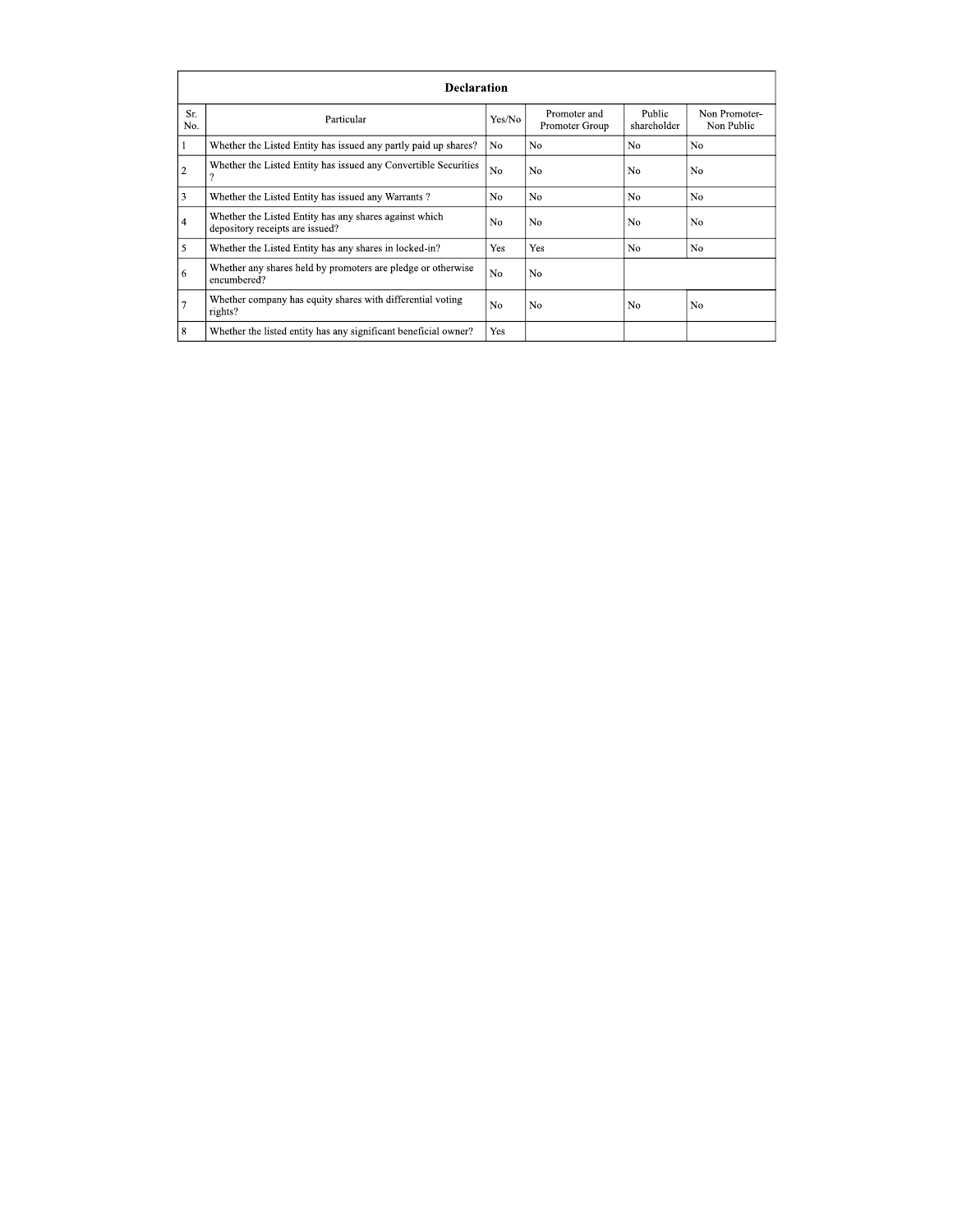|                      | Table I - Summary Statement holding of specified securities |              |                                                          |                                                            |                                              |                             |                                                                                                                      |                                                                  |               |         |                     |
|----------------------|-------------------------------------------------------------|--------------|----------------------------------------------------------|------------------------------------------------------------|----------------------------------------------|-----------------------------|----------------------------------------------------------------------------------------------------------------------|------------------------------------------------------------------|---------------|---------|---------------------|
|                      | Category                                                    | Nos. Of      | No. of<br>fully paid<br>up equity<br>shares<br>held (IV) | No. Of<br>Partly<br>paid-up<br>equity<br>shares<br>held(V) | No. Of<br>shares                             | Total nos.<br>shares        | Shareholding as a<br>% of total no. of<br>shares (calculated<br>as per SCRR, 1957)<br>(VIII) As a % of<br>$(A+B+C2)$ | Number of Voting Rights held in each<br>class of securities (IX) |               |         |                     |
| Category<br>$\Omega$ | of<br>shareholder                                           | shareholders |                                                          |                                                            | underlying<br>Depository<br>Receipts<br>(VI) | held (VII)                  |                                                                                                                      | No of Voting (XIV) Rights                                        |               |         | Total as a          |
|                      | (II)                                                        | (III)        |                                                          |                                                            |                                              | $= (IV) +$<br>$(V)$ + $(V)$ |                                                                                                                      | Class<br>eg: X                                                   | Class<br>eg:y | Total   | $%$ of<br>$(A+B+C)$ |
| (A)                  | Promoter<br>&<br>Promoter<br>Group                          |              | 3144660                                                  |                                                            |                                              | 3144660                     | 56.75                                                                                                                | 3144660                                                          |               | 3144660 | 56.75               |
| (B)                  | Public                                                      | 4695         | 2396816                                                  |                                                            |                                              | 2396816                     | 43.25                                                                                                                | 2396816                                                          |               | 2396816 | 43.25               |
| (C)                  | Non<br>Promoter-<br>Non Public                              |              |                                                          |                                                            |                                              |                             |                                                                                                                      |                                                                  |               |         |                     |
| (C1)                 | <b>Shares</b><br>underlying<br><b>DRs</b>                   |              |                                                          |                                                            |                                              |                             |                                                                                                                      |                                                                  |               |         |                     |
| (C2)                 | Shares held<br>by<br>Employee<br><b>Trusts</b>              |              |                                                          |                                                            |                                              |                             |                                                                                                                      |                                                                  |               |         |                     |
|                      | Total                                                       | 4702         | 5541476                                                  |                                                            |                                              | 5541476                     | 100                                                                                                                  | 5541476                                                          |               | 5541476 | 100                 |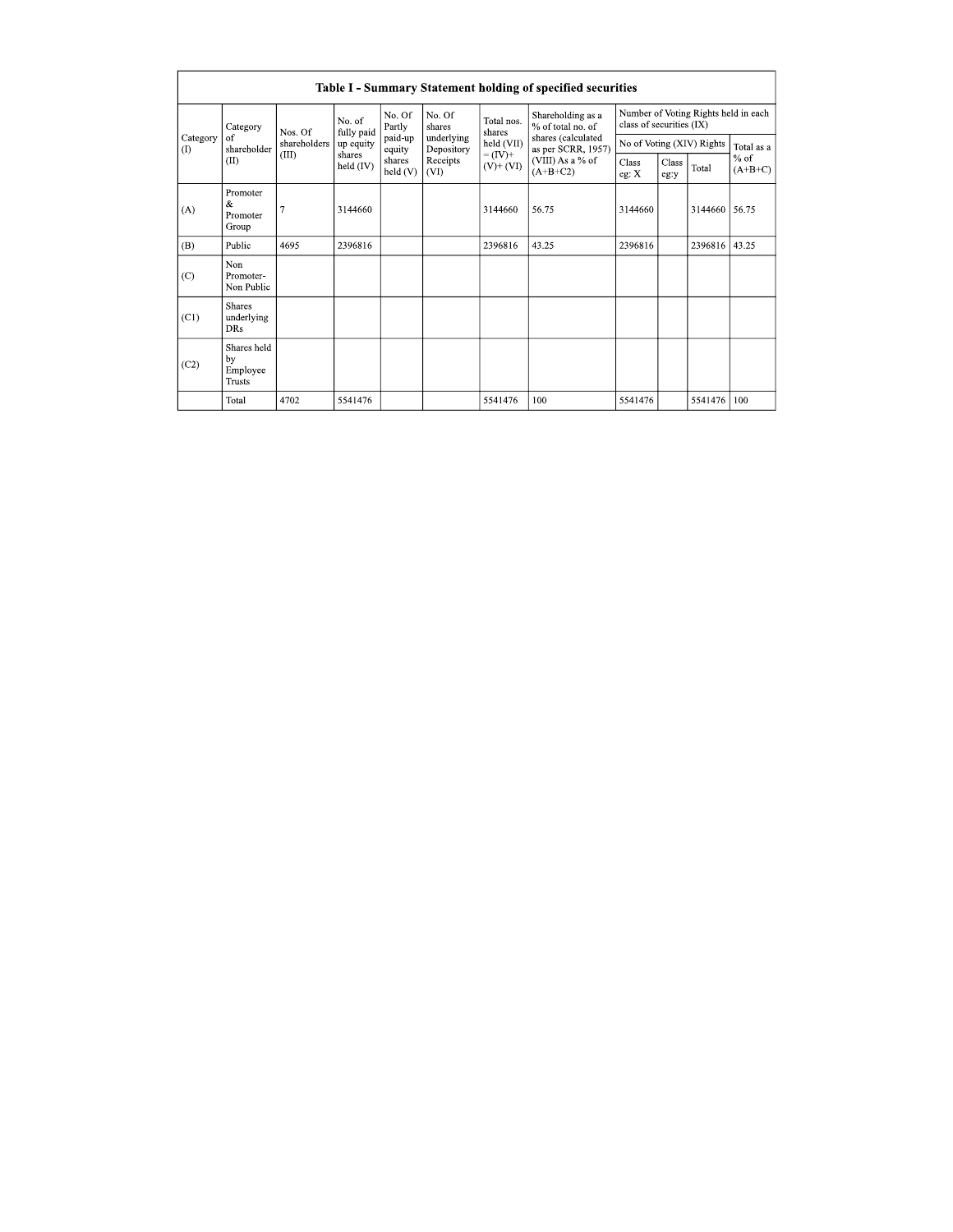| Table I - Summary Statement holding of specified securities |                                                |                                                                                          |                                       |                                                                                                               |                                                                                                                                                                               |                                        |                                                  |                                                                               |                                                         |                                       |
|-------------------------------------------------------------|------------------------------------------------|------------------------------------------------------------------------------------------|---------------------------------------|---------------------------------------------------------------------------------------------------------------|-------------------------------------------------------------------------------------------------------------------------------------------------------------------------------|----------------------------------------|--------------------------------------------------|-------------------------------------------------------------------------------|---------------------------------------------------------|---------------------------------------|
| Category<br>(1)                                             | Category<br>of<br>shareholder<br>(II)          | No. Of<br><b>Shares</b><br>Underlying<br>Outstanding<br>convertible<br>securities<br>(X) | No. of<br><b>Shares</b><br>Underlying | No. Of Shares<br>Underlying<br>Outstanding<br>convertible<br>securities and<br>No. Of<br>Warrants (Xi)<br>(a) | Shareholding, as a<br>% assuming full<br>conversion of<br>convertible securities<br>(as a percentage of<br>diluted share capital)<br>$(XI)=(VII)+(X) As$<br>a % of $(A+B+C2)$ | Number of<br>Locked in<br>shares (XII) |                                                  | Number of<br><b>Shares</b><br>pledged or<br>otherwise<br>encumbered<br>(XIII) |                                                         | Number of<br>equity shares<br>held in |
|                                                             |                                                |                                                                                          | Outstanding<br>Warrants<br>$(X_i)$    |                                                                                                               |                                                                                                                                                                               | No. (a)                                | As a<br>$%$ of<br>total<br>Shares<br>held<br>(b) | No.<br>(a)                                                                    | As a<br>$%$ of<br>total<br><b>Shares</b><br>held<br>(b) | dematerialized<br>form $(XIV)$        |
| (A)                                                         | Promoter<br>&<br>Promoter<br>Group             |                                                                                          |                                       |                                                                                                               | 56.75                                                                                                                                                                         | 520832                                 | 16.56                                            |                                                                               |                                                         | 3144660                               |
| (B)                                                         | Public                                         |                                                                                          |                                       |                                                                                                               | 43.25                                                                                                                                                                         |                                        |                                                  |                                                                               |                                                         | 2231930                               |
| (C)                                                         | Non<br>Promoter-<br>Non Public                 |                                                                                          |                                       |                                                                                                               |                                                                                                                                                                               |                                        |                                                  |                                                                               |                                                         |                                       |
| (C1)                                                        | <b>Shares</b><br>underlying<br><b>DRs</b>      |                                                                                          |                                       |                                                                                                               |                                                                                                                                                                               |                                        |                                                  |                                                                               |                                                         |                                       |
| (C2)                                                        | Shares held<br>by<br>Employee<br><b>Trusts</b> |                                                                                          |                                       |                                                                                                               |                                                                                                                                                                               |                                        |                                                  |                                                                               |                                                         |                                       |
|                                                             | Total                                          |                                                                                          |                                       |                                                                                                               | 100                                                                                                                                                                           | 520832 9.4                             |                                                  |                                                                               |                                                         | 5376590                               |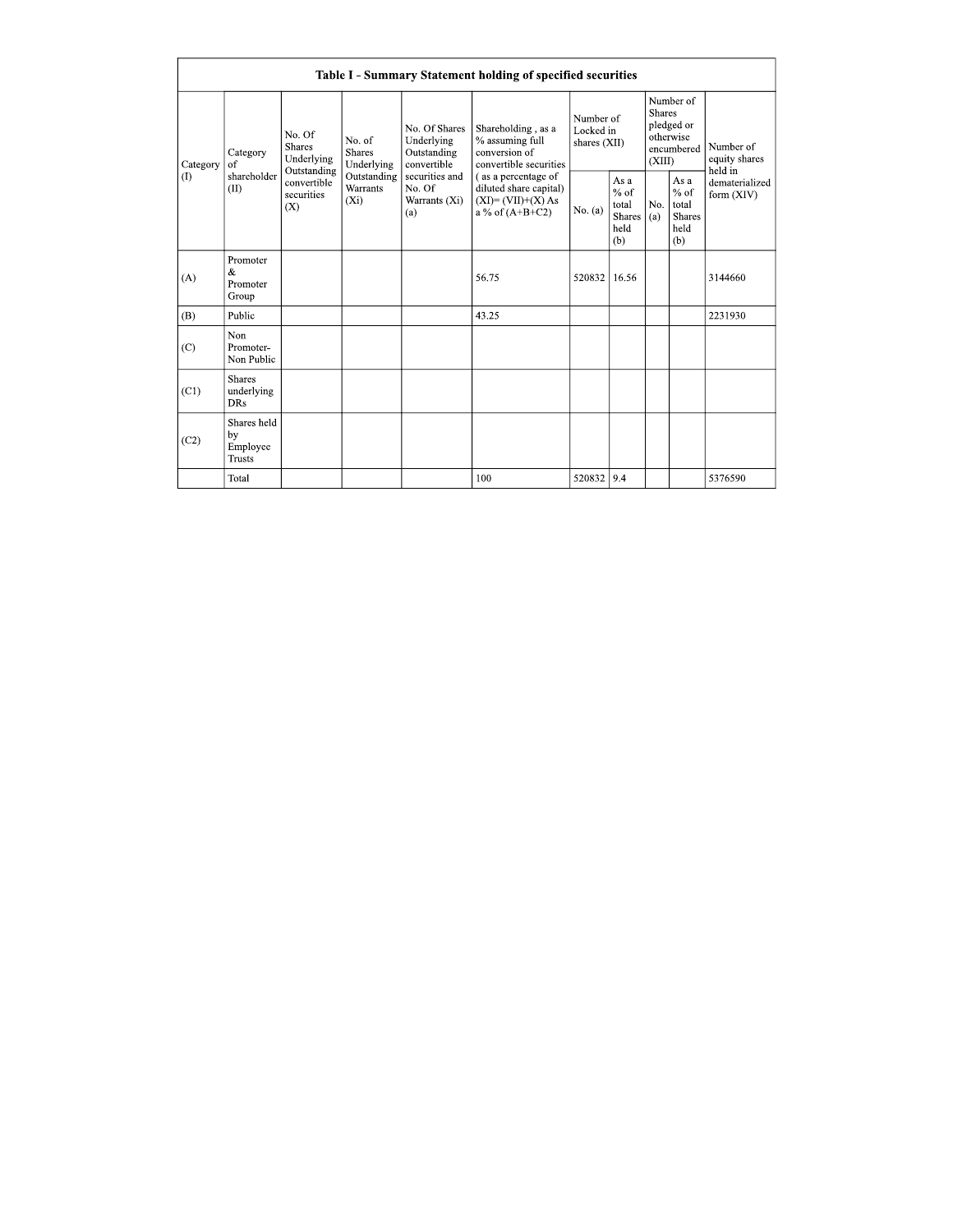|                                                                                              | Table II - Statement showing shareholding pattern of the Promoter and Promoter Group                                |                                                                              |                            |                                 |                                    |                             |                                              |                               |               |                                 |                                 |
|----------------------------------------------------------------------------------------------|---------------------------------------------------------------------------------------------------------------------|------------------------------------------------------------------------------|----------------------------|---------------------------------|------------------------------------|-----------------------------|----------------------------------------------|-------------------------------|---------------|---------------------------------|---------------------------------|
|                                                                                              |                                                                                                                     |                                                                              | No. of                     | No.<br>Of                       | No. Of                             | Total<br>nos.               | Shareholding<br>as a % of total              | each class of securities (IX) |               | Number of Voting Rights held in |                                 |
| Sr.                                                                                          | Category & Name<br>of the                                                                                           | Nos. Of<br>shareholders                                                      | fully<br>paid up<br>equity | Partly<br>paid-<br>up           | shares<br>underlying<br>Depository | shares<br>held<br>$(VII) =$ | no. of shares<br>(calculated as<br>per SCRR, | No of Voting (XIV) Rights     |               |                                 | Total<br>as a %                 |
|                                                                                              | Shareholders (I)                                                                                                    | (III)                                                                        | shares<br>held (IV)        | equity<br>shares<br>held<br>(V) | Receipts<br>(VI)                   | $(IV)+$<br>$(V)^+$<br>(VI)  | 1957) (VIII)<br>As a % of<br>$(A+B+C2)$      | Class eg:<br>Х                | Class<br>eg:y | Total                           | of<br>Total<br>Voting<br>rights |
| А                                                                                            | Table II - Statement showing shareholding pattern of the Promoter and Promoter Group                                |                                                                              |                            |                                 |                                    |                             |                                              |                               |               |                                 |                                 |
| (1)                                                                                          | Indian                                                                                                              |                                                                              |                            |                                 |                                    |                             |                                              |                               |               |                                 |                                 |
| (a)                                                                                          | Individuals/Hindu<br>undivided Family                                                                               | 5                                                                            | 1966071                    |                                 |                                    | 1966071                     | 35.48                                        | 1966071                       |               | 1966071                         | 35.48                           |
| (d)                                                                                          | Any Other<br>(specify)                                                                                              | $\mathbf 2$                                                                  | 1178589                    |                                 |                                    | 1178589                     | 21.27                                        | 1178589                       |               | 1178589                         | 21.27                           |
| Sub-Total (A)<br>$\left(1\right)$                                                            |                                                                                                                     | 7                                                                            | 3144660                    |                                 |                                    | 3144660                     | 56.75                                        | 3144660                       |               | 3144660                         | 56.75                           |
| (2)                                                                                          | Foreign                                                                                                             |                                                                              |                            |                                 |                                    |                             |                                              |                               |               |                                 |                                 |
| Total<br>Shareholding<br>of Promoter<br>and Promoter<br>Group $(A)$ =<br>$(A)(1)+(A)$<br>(2) |                                                                                                                     | $\tau$                                                                       | 3144660                    |                                 |                                    | 3144660 56.75               |                                              | 3144660                       |               | 3144660                         | 56.75                           |
| B                                                                                            |                                                                                                                     | Table III - Statement showing shareholding pattern of the Public shareholder |                            |                                 |                                    |                             |                                              |                               |               |                                 |                                 |
| (1)                                                                                          | Institutions                                                                                                        |                                                                              |                            |                                 |                                    |                             |                                              |                               |               |                                 |                                 |
| (f)                                                                                          | Financial<br>Institutions/ Banks                                                                                    | 4                                                                            | 805                        |                                 |                                    | 805                         | 0.01                                         | 805                           |               | 805                             | 0.01                            |
| Sub-Total (B)<br>(1)                                                                         |                                                                                                                     | 4                                                                            | 805                        |                                 |                                    | 805                         | 0.01                                         | 805                           |               | 805                             | 0.01                            |
| (3)                                                                                          | Non-institutions                                                                                                    |                                                                              |                            |                                 |                                    |                             |                                              |                               |               |                                 |                                 |
| (a(i))                                                                                       | Individuals -<br>i.Individual<br>shareholders<br>holding nominal<br>share capital up to<br>Rs. 2 lakhs.             | 4455                                                                         | 1459100                    |                                 |                                    | 1459100                     | 26.33                                        | 1459100                       |               | 1459100 26.33                   |                                 |
| (a(ii))                                                                                      | Individuals - ii.<br>Individual<br>shareholders<br>holding nominal<br>share capital in<br>excess of Rs. 2<br>lakhs. | 11                                                                           | 570999                     |                                 |                                    | 570999                      | 10.3                                         | 570999                        |               | 570999                          | 10.3                            |
| (e)                                                                                          | Any Other<br>(specify)                                                                                              | 225                                                                          | 365912                     |                                 |                                    | 365912                      | 6.6                                          | 365912                        |               | 365912                          | 6.6                             |
| Sub-Total (B)<br>(3)                                                                         |                                                                                                                     | 4691                                                                         | 2396011                    |                                 |                                    | 2396011                     | 43.24                                        | 2396011                       |               | 2396011                         | 43.24                           |
| <b>Total Public</b><br>Shareholding<br>$(B)=(B)(1)+$<br>$(B)(2)+(B)(3)$                      |                                                                                                                     | 4695                                                                         | 2396816                    |                                 |                                    | 2396816 43.25               |                                              | 2396816                       |               | 2396816                         | 43.25                           |
| $\mathbf C$                                                                                  | Table IV - Statement showing shareholding pattern of the Non Promoter- Non Public shareholder                       |                                                                              |                            |                                 |                                    |                             |                                              |                               |               |                                 |                                 |
| Total (<br>$A+B+C2$ )                                                                        |                                                                                                                     | 4702                                                                         | 5541476                    |                                 |                                    | 5541476                     | 100                                          | 5541476                       |               | 5541476                         | 100                             |
| Total<br>$(A+B+C)$                                                                           |                                                                                                                     | 4702                                                                         | 5541476                    |                                 |                                    | 5541476                     | 100                                          | 5541476                       |               | 5541476                         | 100                             |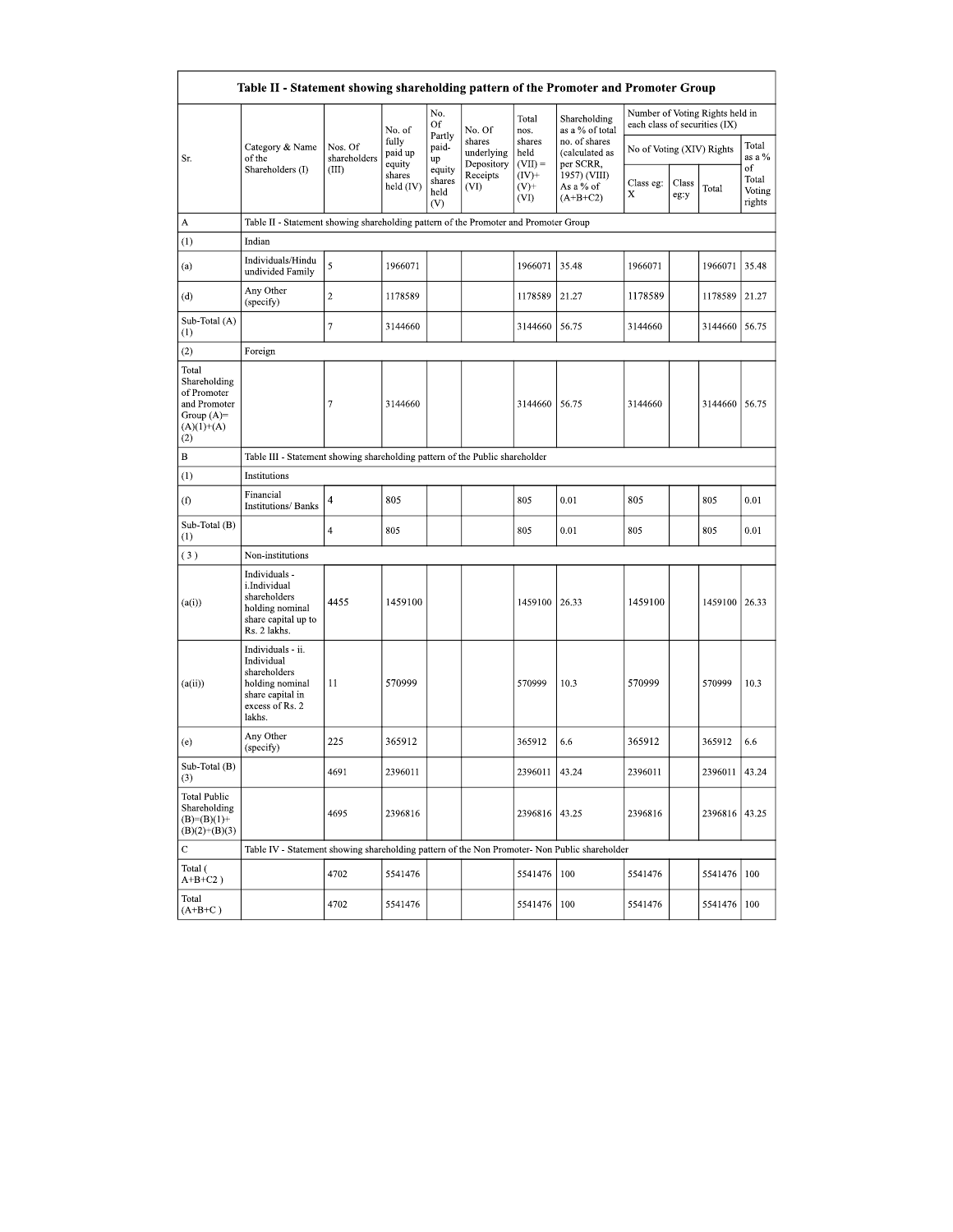|                                                                                             |                                                                                          |                                                  |                                                                 | Table II - Statement showing shareholding pattern of the Promoter and Promoter Group                     |         |                                                  |            |                                                                  |                                         |
|---------------------------------------------------------------------------------------------|------------------------------------------------------------------------------------------|--------------------------------------------------|-----------------------------------------------------------------|----------------------------------------------------------------------------------------------------------|---------|--------------------------------------------------|------------|------------------------------------------------------------------|-----------------------------------------|
| Sr.                                                                                         | No. Of<br><b>Shares</b><br>Underlying<br>Outstanding<br>convertible<br>securities<br>(X) | No. of<br><b>Shares</b>                          | No. Of Shares<br>Underlying<br>Outstanding                      | Shareholding, as a<br>% assuming full<br>conversion of<br>convertible                                    |         | Number of<br>Locked in<br>shares (XII)           |            | Number of Shares<br>pledged or<br>otherwise<br>encumbered (XIII) | Number of<br>equity shares              |
|                                                                                             |                                                                                          | Underlying<br>Outstanding<br>Warrants<br>$(X_i)$ | convertible<br>securities and<br>No. Of<br>Warrants (Xi)<br>(a) | securities (as a<br>percentage of diluted<br>share capital) (XI)=<br>$(VII)+(X)$ As a % of<br>$(A+B+C2)$ | No. (a) | As a<br>$%$ of<br>total<br>Shares<br>held<br>(b) | No.<br>(a) | As a % of total<br>Shares held<br>(b)                            | held in<br>dematerialized<br>form (XIV) |
| A                                                                                           |                                                                                          |                                                  |                                                                 | Table II - Statement showing shareholding pattern of the Promoter and Promoter Group                     |         |                                                  |            |                                                                  |                                         |
| (1)                                                                                         | Indian                                                                                   |                                                  |                                                                 |                                                                                                          |         |                                                  |            |                                                                  |                                         |
| (a)                                                                                         |                                                                                          |                                                  |                                                                 | 35.48                                                                                                    | 416666  | 21.19                                            |            |                                                                  | 1966071                                 |
| (d)                                                                                         |                                                                                          |                                                  |                                                                 | 21.27                                                                                                    | 104166  | 8.84                                             |            |                                                                  | 1178589                                 |
| Sub-Total (A)<br>(1)                                                                        |                                                                                          |                                                  |                                                                 | 56.75                                                                                                    | 520832  | 16.56                                            |            |                                                                  | 3144660                                 |
| (2)                                                                                         | Foreign                                                                                  |                                                  |                                                                 |                                                                                                          |         |                                                  |            |                                                                  |                                         |
| Total<br>Shareholding<br>of Promoter<br>and Promoter<br>Group $(A)=$<br>$(A)(1)+(A)$<br>(2) |                                                                                          |                                                  |                                                                 | 56.75                                                                                                    | 520832  | 16.56                                            |            |                                                                  | 3144660                                 |
| B                                                                                           |                                                                                          |                                                  |                                                                 | Table III - Statement showing shareholding pattern of the Public shareholder                             |         |                                                  |            |                                                                  |                                         |
| (1)                                                                                         | Institutions                                                                             |                                                  |                                                                 |                                                                                                          |         |                                                  |            |                                                                  |                                         |
| (f)                                                                                         |                                                                                          |                                                  |                                                                 | 0.01                                                                                                     |         |                                                  |            |                                                                  | $\mathbf{0}$                            |
| Sub-Total (B)<br>(1)                                                                        |                                                                                          |                                                  |                                                                 | 0.01                                                                                                     |         |                                                  |            |                                                                  | $\mathbf{0}$                            |
| (3)                                                                                         | Non-institutions                                                                         |                                                  |                                                                 |                                                                                                          |         |                                                  |            |                                                                  |                                         |
| (a(i))                                                                                      |                                                                                          |                                                  |                                                                 | 26.33                                                                                                    |         |                                                  |            |                                                                  | 1321930                                 |
| (a(ii))                                                                                     |                                                                                          |                                                  |                                                                 | 10.3                                                                                                     |         |                                                  |            |                                                                  | 548399                                  |
| (e)                                                                                         |                                                                                          |                                                  |                                                                 | 6.6                                                                                                      |         |                                                  |            |                                                                  | 361601                                  |
| Sub-Total (B)<br>(3)                                                                        |                                                                                          |                                                  |                                                                 | 43.24                                                                                                    |         |                                                  |            |                                                                  | 2231930                                 |
| <b>Total Public</b><br>Shareholding<br>$(B)=(B)(1)+$<br>$(B)(2)+(B)(3)$                     |                                                                                          |                                                  |                                                                 | 43.25                                                                                                    |         |                                                  |            |                                                                  | 2231930                                 |
| C                                                                                           |                                                                                          |                                                  |                                                                 | Table IV - Statement showing shareholding pattern of the Non Promoter- Non Public shareholder            |         |                                                  |            |                                                                  |                                         |
| Total (<br>$A+B+C2$ )                                                                       |                                                                                          |                                                  |                                                                 | 100                                                                                                      | 520832  | 9.4                                              |            |                                                                  | 5376590                                 |
| Total<br>$(A+B+C)$                                                                          |                                                                                          |                                                  |                                                                 | 100                                                                                                      | 520832  | 9.4                                              |            |                                                                  | 5376590                                 |
| Disclosure of notes on shareholding pattern                                                 |                                                                                          |                                                  |                                                                 |                                                                                                          |         |                                                  |            | Textual<br>Information $(1)$                                     |                                         |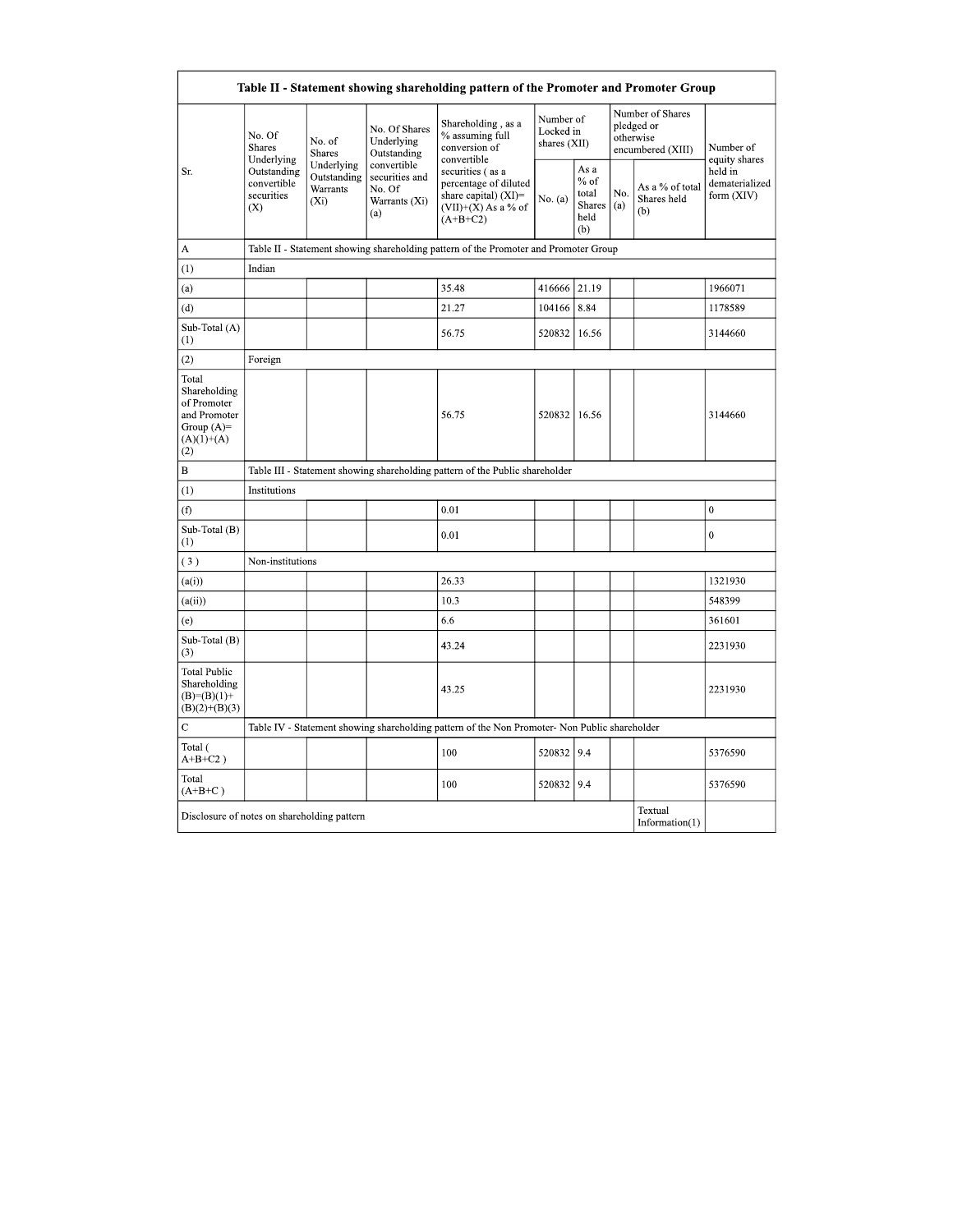| <b>Text Block</b>     |                                                                                                                                                                     |  |  |  |  |  |
|-----------------------|---------------------------------------------------------------------------------------------------------------------------------------------------------------------|--|--|--|--|--|
| Textual Information() | Voting rights in respect of shares held in IEPF authorities 20,562 equity shares and Unclaimed or<br>Suspense or Escrow Account 1580 equity shares have been frozen |  |  |  |  |  |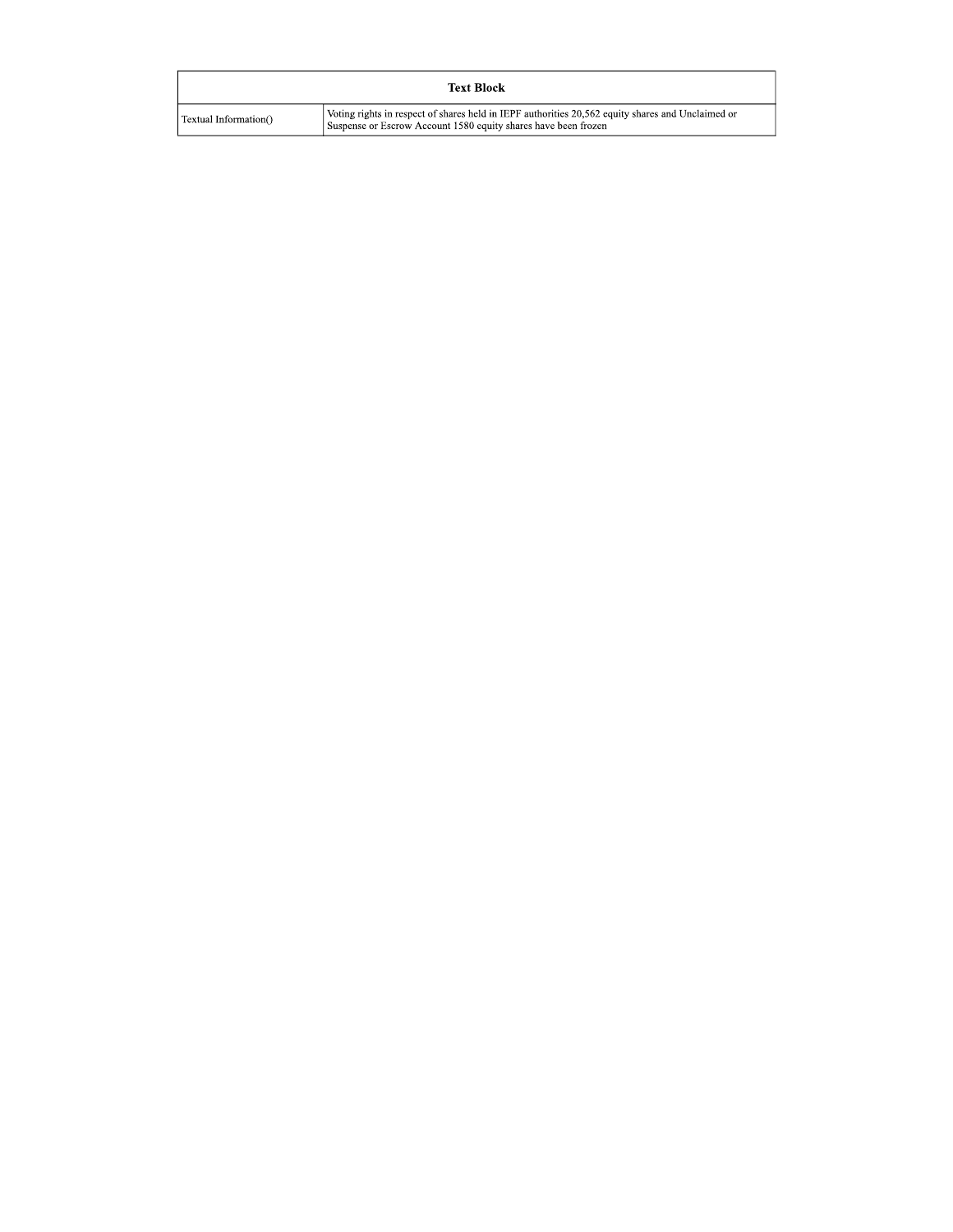| <b>Individuals/Hindu undivided Family</b>                                                                                                                                                |                                                         |                                                                                             |                                      |                                              |                                  |                             |  |  |
|------------------------------------------------------------------------------------------------------------------------------------------------------------------------------------------|---------------------------------------------------------|---------------------------------------------------------------------------------------------|--------------------------------------|----------------------------------------------|----------------------------------|-----------------------------|--|--|
| Searial No.                                                                                                                                                                              | 1                                                       | $\boldsymbol{2}$                                                                            | 3                                    | $\overline{4}$                               | 5                                |                             |  |  |
| Name of the<br>Shareholders (I)                                                                                                                                                          | <b>SURESH</b><br>JAGANNATHAN<br>(INDIVIDUAL)            | V JAGANNATHAN<br><b>JOINTLY WITH</b><br><b>SURESH</b><br>JAGANNATHAN AND J<br>CHANDRAKANTHI | <b>SHARATH</b><br><b>JAGANNATHAN</b> | <b>SURESH</b><br><b>JAGANNATHAN</b><br>(HUF) | V<br><b>JAGANNATHAN</b><br>(HUF) | Click<br>here to<br>go back |  |  |
| PAN (II)                                                                                                                                                                                 | ACBPJ1194K                                              | ABVPJ8280D                                                                                  | AOAPJ8642M                           | AAEHS6550F                                   | AADHJ0033K                       | Total                       |  |  |
| No. of fully paid<br>up equity shares<br>held (IV)                                                                                                                                       | 1144861                                                 | 453336                                                                                      | 331749                               | 35725                                        | 400                              | 1966071                     |  |  |
| No. Of Partly paid-<br>up equity shares<br>held(V)                                                                                                                                       |                                                         |                                                                                             |                                      |                                              |                                  |                             |  |  |
| No. Of shares<br>underlying<br>Depository<br>Receipts (VI)                                                                                                                               |                                                         |                                                                                             |                                      |                                              |                                  |                             |  |  |
| Total nos. shares<br>held $(VII) = (IV) +$<br>(V)+ (VI)                                                                                                                                  | 1144861                                                 | 453336                                                                                      | 331749                               | 35725                                        | 400                              | 1966071                     |  |  |
| Shareholding as a<br>% of total no. of<br>shares (calculated<br>as per SCRR,<br>1957) (VIII) As a<br>% of $(A+B+C2)$                                                                     | 20.66                                                   | 8.18                                                                                        | 5.99                                 | 0.64                                         | 0.01                             | 35.48                       |  |  |
|                                                                                                                                                                                          |                                                         | Number of Voting Rights held in each class of securities (IX)                               |                                      |                                              |                                  |                             |  |  |
| Class eg:X                                                                                                                                                                               | 1144861                                                 | 453336                                                                                      | 331749                               | 35725                                        | 400                              | 1966071                     |  |  |
| Class eg:y                                                                                                                                                                               |                                                         |                                                                                             |                                      |                                              |                                  |                             |  |  |
| Total                                                                                                                                                                                    | 1144861                                                 | 453336                                                                                      | 331749                               | 35725                                        | 400                              | 1966071                     |  |  |
| Total as a % of<br>Total Voting rights                                                                                                                                                   | 20.66                                                   | 8.18                                                                                        | 5.99                                 | 0.64                                         | 0.01                             | 35.48                       |  |  |
| No. Of Shares<br>Underlying<br>Outstanding<br>convertible<br>securities $(X)$                                                                                                            |                                                         |                                                                                             |                                      |                                              |                                  |                             |  |  |
| No. of Shares<br>Underlying<br>Outstanding<br>Warrants (Xi)                                                                                                                              |                                                         |                                                                                             |                                      |                                              |                                  |                             |  |  |
| No. Of Shares<br>Underlying<br>Outstanding<br>convertible<br>securities and No.<br>Of Warrants (Xi)<br>(a)                                                                               |                                                         |                                                                                             |                                      |                                              |                                  |                             |  |  |
| Shareholding, as a<br>% assuming full<br>conversion of<br>convertible<br>securities (as a<br>percentage of<br>diluted share<br>capital) $(XI)=$<br>(VII)+(Xi)(a) As a<br>% of $(A+B+C2)$ | 20.66                                                   | 8.18                                                                                        | 5.99                                 | 0.64                                         | 0.01                             | 35.48                       |  |  |
| Number of Locked in shares (XII)                                                                                                                                                         |                                                         |                                                                                             |                                      |                                              |                                  |                             |  |  |
| No. (a)                                                                                                                                                                                  | 84375                                                   | 135416                                                                                      | 196875                               | $\boldsymbol{0}$                             | $\boldsymbol{0}$                 | 416666                      |  |  |
| As a % of total<br>Shares held (b)                                                                                                                                                       | 7.37                                                    | 29.87                                                                                       | 59.34                                | $\mathbf{0}$                                 | $\mathbf{0}$                     | 21.19                       |  |  |
|                                                                                                                                                                                          | Number of Shares pledged or otherwise encumbered (XIII) |                                                                                             |                                      |                                              |                                  |                             |  |  |
| No. (a)                                                                                                                                                                                  |                                                         |                                                                                             |                                      |                                              |                                  |                             |  |  |
| As a % of total<br>Shares held (b)                                                                                                                                                       |                                                         |                                                                                             |                                      |                                              |                                  |                             |  |  |
| Number of equity<br>shares held in<br>dematerialized<br>form (XIV)                                                                                                                       | 1144861                                                 | 453336                                                                                      | 331749                               | 35725                                        | 400                              | 1966071                     |  |  |
| Reason for not providing PAN                                                                                                                                                             |                                                         |                                                                                             |                                      |                                              |                                  |                             |  |  |
| Reason for not<br>providing PAN                                                                                                                                                          |                                                         |                                                                                             |                                      |                                              |                                  |                             |  |  |
| Shareholder type                                                                                                                                                                         | Promoter                                                | Promoter Group                                                                              | Promoter Group                       | Promoter                                     | Promoter Group                   |                             |  |  |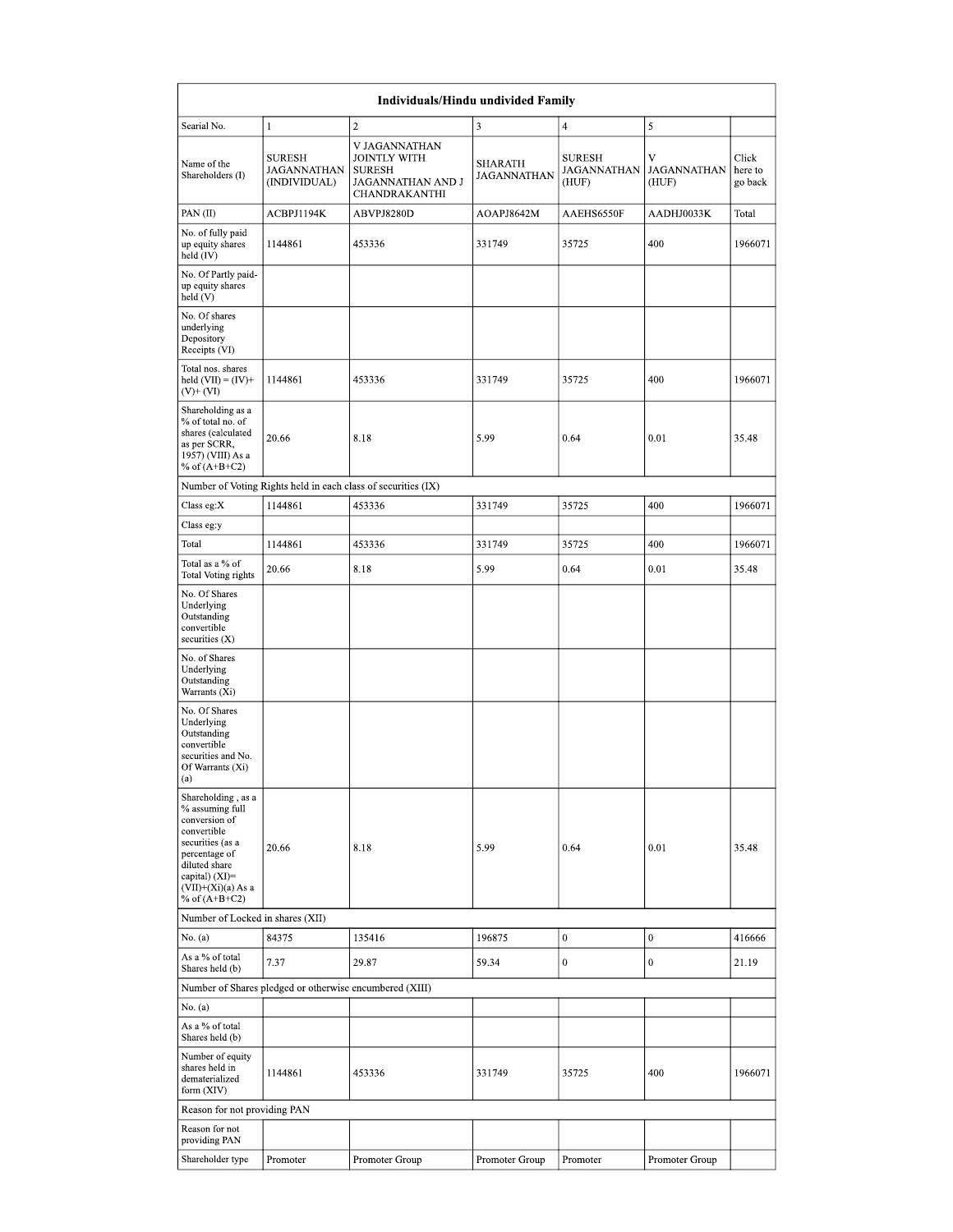| Any Other (specify)                                                                                                                                                                  |                                                               |                                |                       |  |  |  |  |  |
|--------------------------------------------------------------------------------------------------------------------------------------------------------------------------------------|---------------------------------------------------------------|--------------------------------|-----------------------|--|--|--|--|--|
| Searial No.                                                                                                                                                                          | $\mathbf{1}$                                                  | $\overline{\mathbf{c}}$        |                       |  |  |  |  |  |
| Category                                                                                                                                                                             | <b>Bodies Corporate</b>                                       | <b>Bodies Corporate</b>        | Click here to go back |  |  |  |  |  |
| Name of the<br>Shareholders (I)                                                                                                                                                      | CAPE FLOUR MILLS PRIVATE LIMITED                              | MCKINNON INDIA PRIVATE LIMITED |                       |  |  |  |  |  |
| PAN (II)                                                                                                                                                                             | AABCT2255J                                                    | AABCM2278C                     | Total                 |  |  |  |  |  |
| No. of the<br>Shareholders (I)                                                                                                                                                       | 1                                                             | 1                              | $\,2$                 |  |  |  |  |  |
| No. of fully paid<br>up equity shares<br>held (IV)                                                                                                                                   | 1107089                                                       | 71500                          | 1178589               |  |  |  |  |  |
| No. Of Partly paid-<br>up equity shares<br>held(V)                                                                                                                                   |                                                               |                                |                       |  |  |  |  |  |
| No. Of shares<br>underlying<br>Depository<br>Receipts (VI)                                                                                                                           |                                                               |                                |                       |  |  |  |  |  |
| Total nos. shares<br>held $(VII) = (IV) +$<br>$(V)$ + $(VI)$                                                                                                                         | 1107089                                                       | 71500                          | 1178589               |  |  |  |  |  |
| Shareholding as a<br>% of total no. of<br>shares (calculated<br>as per SCRR,<br>1957) (VIII) As a<br>% of $(A+B+C2)$                                                                 | 19.98                                                         | 1.29                           | 21.27                 |  |  |  |  |  |
|                                                                                                                                                                                      | Number of Voting Rights held in each class of securities (IX) |                                |                       |  |  |  |  |  |
| Class eg: X                                                                                                                                                                          | 1107089                                                       | 71500                          | 1178589               |  |  |  |  |  |
| Class eg:y                                                                                                                                                                           |                                                               |                                |                       |  |  |  |  |  |
| Total                                                                                                                                                                                | 1107089                                                       | 71500                          | 1178589               |  |  |  |  |  |
| Total as a % of<br><b>Total Voting rights</b>                                                                                                                                        | 19.98                                                         | 1.29                           | 21.27                 |  |  |  |  |  |
| No. Of Shares<br>Underlying<br>Outstanding<br>convertible<br>securities (X)                                                                                                          |                                                               |                                |                       |  |  |  |  |  |
| No. of Shares<br>Underlying<br>Outstanding<br>Warrants (Xi)                                                                                                                          |                                                               |                                |                       |  |  |  |  |  |
| No. Of Shares<br>Underlying<br>Outstanding<br>convertible<br>securities and No.<br>Of Warrants (Xi)<br>(a)                                                                           |                                                               |                                |                       |  |  |  |  |  |
| Shareholding, as a<br>% assuming full<br>conversion of<br>convertible<br>securities (as a<br>percentage of<br>diluted share<br>capital) (XI)=<br>$(VII)+(X)$ As a %<br>of $(A+B+C2)$ | 19.98                                                         | 1.29                           | 21.27                 |  |  |  |  |  |
| Number of Locked in shares (XII)                                                                                                                                                     |                                                               |                                |                       |  |  |  |  |  |
| No. (a)                                                                                                                                                                              | 104166                                                        | $\mathbf{0}$                   | 104166                |  |  |  |  |  |
| As a % of total<br>Shares held (b)                                                                                                                                                   | 9.41                                                          | $\mathbf{0}$                   | 8.84                  |  |  |  |  |  |
|                                                                                                                                                                                      | Number of Shares pledged or otherwise encumbered (XIII)       |                                |                       |  |  |  |  |  |
| No. (a)<br>As a % of total                                                                                                                                                           |                                                               |                                |                       |  |  |  |  |  |
| Shares held (b)<br>Number of equity<br>shares held in<br>dematerialized<br>form (XIV)                                                                                                | 1107089                                                       | 71500                          | 1178589               |  |  |  |  |  |
| Reason for not providing PAN                                                                                                                                                         |                                                               |                                |                       |  |  |  |  |  |
| Reason for not<br>providing PAN                                                                                                                                                      |                                                               |                                |                       |  |  |  |  |  |
| Shareholder type                                                                                                                                                                     | Promoter Group                                                | Promoter Group                 |                       |  |  |  |  |  |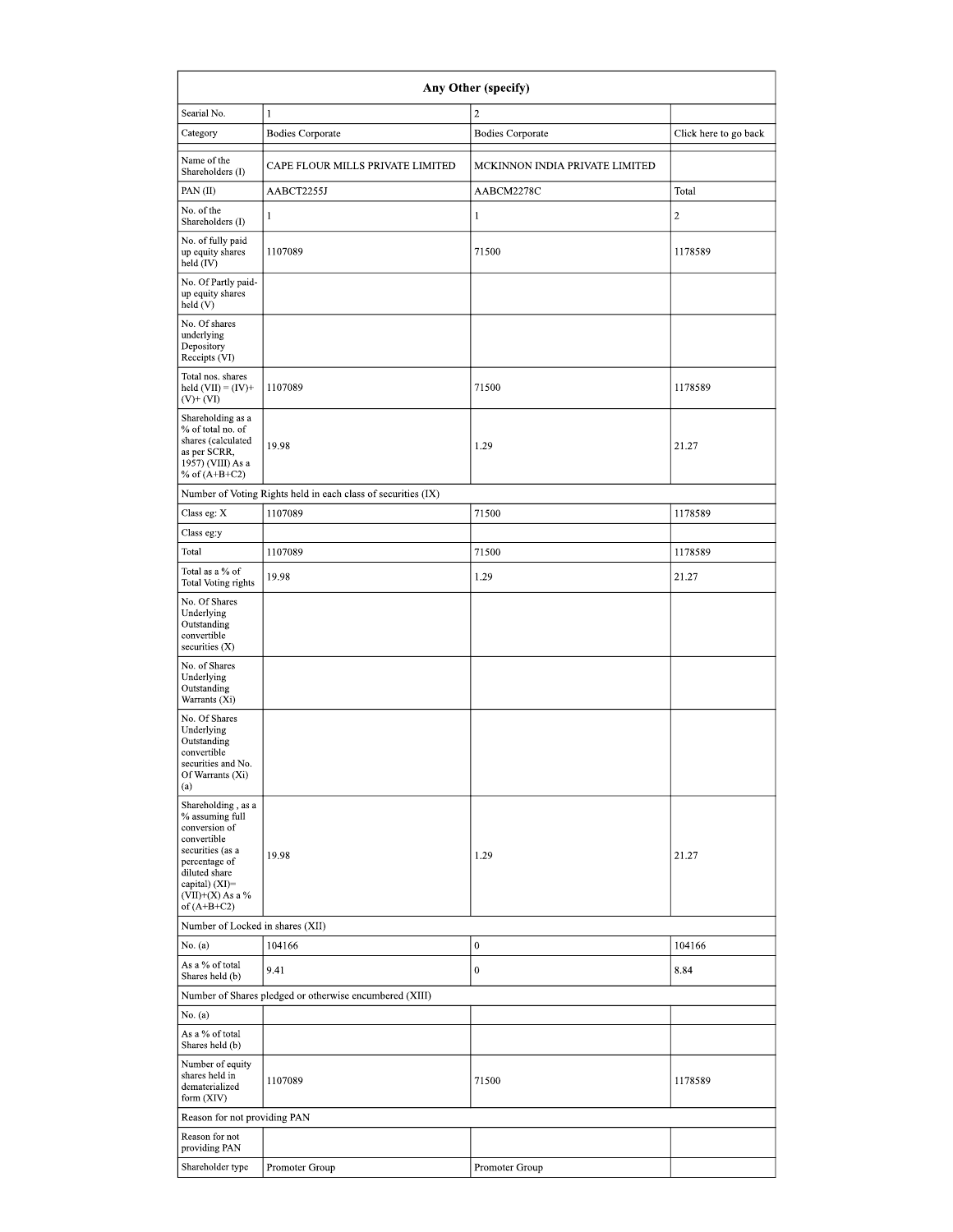| Individuals - ii. Individual shareholders holding nominal share capital in excess of Rs. 2 lakhs.                                                                                    |                                                               |            |                       |  |  |  |  |  |
|--------------------------------------------------------------------------------------------------------------------------------------------------------------------------------------|---------------------------------------------------------------|------------|-----------------------|--|--|--|--|--|
| Searial No.                                                                                                                                                                          | $\mathbf{1}$                                                  | $\sqrt{2}$ |                       |  |  |  |  |  |
| Name of the<br>Shareholders (I)                                                                                                                                                      | DHEERAJ KUMAR LOHIA                                           | K MOHAN    | Click here to go back |  |  |  |  |  |
| PAN(II)                                                                                                                                                                              | AHCPK2417L                                                    | AJAPM7376A | Total                 |  |  |  |  |  |
| No. of fully paid<br>up equity shares<br>held (IV)                                                                                                                                   | 66125                                                         | 254144     | 320269                |  |  |  |  |  |
| No. Of Partly paid-<br>up equity shares<br>held(V)                                                                                                                                   |                                                               |            |                       |  |  |  |  |  |
| No. Of shares<br>underlying<br>Depository<br>Receipts (VI)                                                                                                                           |                                                               |            |                       |  |  |  |  |  |
| Total nos. shares<br>held $(VII) = (IV) +$<br>$(V)$ + $(VI)$                                                                                                                         | 66125                                                         | 254144     | 320269                |  |  |  |  |  |
| Shareholding as a<br>% of total no. of<br>shares (calculated<br>as per SCRR,<br>1957) (VIII) As a<br>% of $(A+B+C2)$                                                                 | 1.19                                                          | 4.59       | 5.78                  |  |  |  |  |  |
|                                                                                                                                                                                      | Number of Voting Rights held in each class of securities (IX) |            |                       |  |  |  |  |  |
| Class eg: X                                                                                                                                                                          | 66125                                                         | 254144     | 320269                |  |  |  |  |  |
| Class eg:y                                                                                                                                                                           |                                                               |            |                       |  |  |  |  |  |
| Total                                                                                                                                                                                | 66125                                                         | 254144     | 320269                |  |  |  |  |  |
| Total as a % of<br>Total Voting rights                                                                                                                                               | 1.19                                                          | 4.59       | 5.78                  |  |  |  |  |  |
| No. Of Shares<br>Underlying<br>Outstanding<br>convertible<br>securities $(X)$                                                                                                        |                                                               |            |                       |  |  |  |  |  |
| No. of Shares<br>Underlying<br>Outstanding<br>Warrants (Xi)                                                                                                                          |                                                               |            |                       |  |  |  |  |  |
| No. Of Shares<br>Underlying<br>Outstanding<br>convertible<br>securities and No.<br>Of Warrants (Xi)<br>(a)                                                                           |                                                               |            |                       |  |  |  |  |  |
| Shareholding, as a<br>% assuming full<br>conversion of<br>convertible<br>securities (as a<br>percentage of<br>diluted share<br>capital) (XI)=<br>$(VII)+(X)$ As a %<br>of $(A+B+C2)$ | 1.19                                                          | 4.59       | 5.78                  |  |  |  |  |  |
| Number of Locked in shares (XII)                                                                                                                                                     |                                                               |            |                       |  |  |  |  |  |
| No. (a)                                                                                                                                                                              |                                                               |            |                       |  |  |  |  |  |
| As a % of total<br>Shares held (b)                                                                                                                                                   |                                                               |            |                       |  |  |  |  |  |
| Number of equity<br>shares held in<br>dematerialized<br>form (XIV)                                                                                                                   | 66125                                                         | 254144     | 320269                |  |  |  |  |  |
| Reason for not providing PAN                                                                                                                                                         |                                                               |            |                       |  |  |  |  |  |
| Reason for not<br>providing PAN                                                                                                                                                      |                                                               |            |                       |  |  |  |  |  |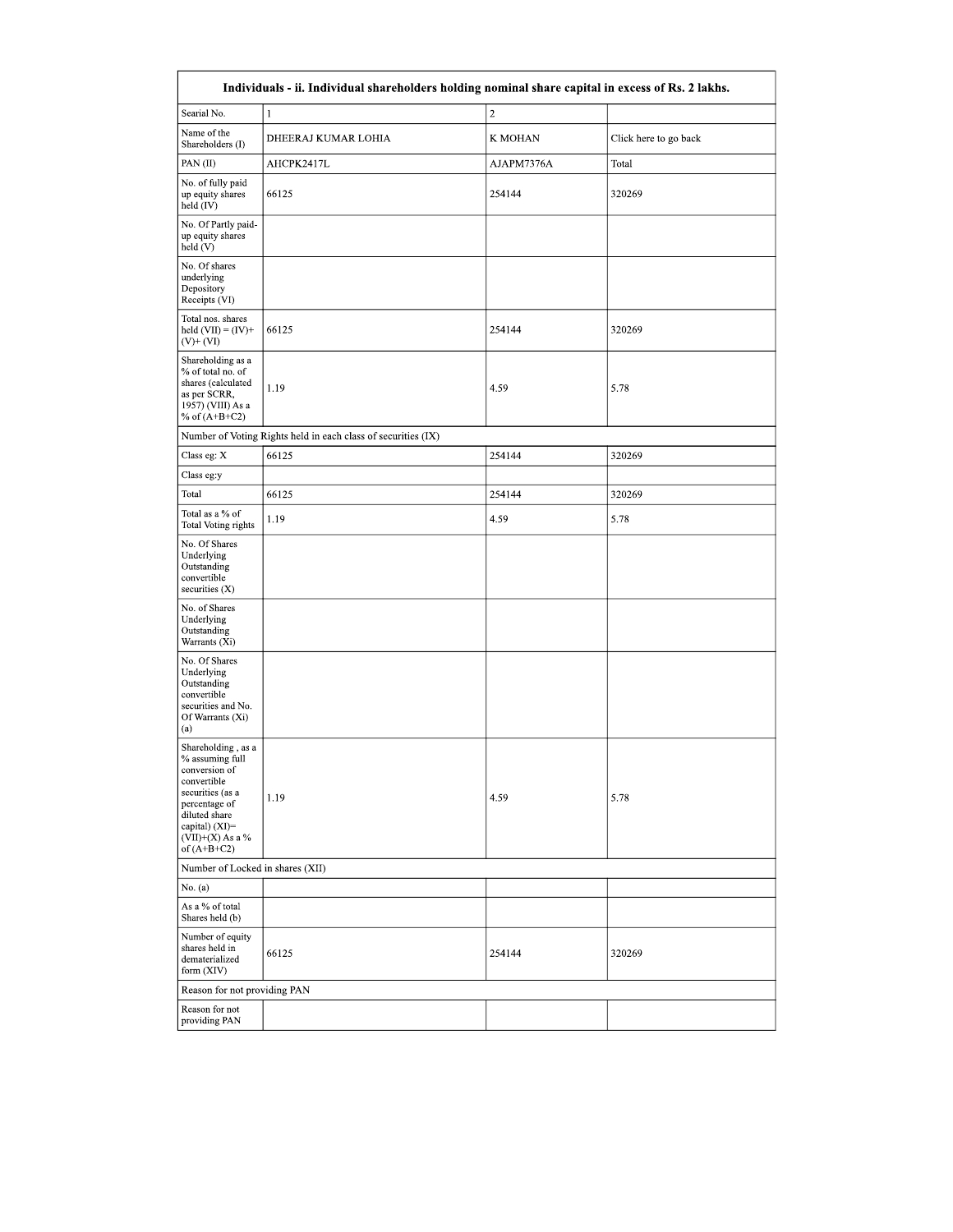| Any Other (specify)                                                                                                                                                                  |              |                  |                      |                |                              |                                                   |                     |  |  |
|--------------------------------------------------------------------------------------------------------------------------------------------------------------------------------------|--------------|------------------|----------------------|----------------|------------------------------|---------------------------------------------------|---------------------|--|--|
| Searial No.                                                                                                                                                                          | $\mathbf{1}$ | $\sqrt{2}$       | 3                    | $\overline{4}$ | 5                            | 6                                                 | $\tau$              |  |  |
| Category                                                                                                                                                                             | <b>IEPF</b>  | <b>Trusts</b>    | Foreign<br>Nationals | HUF            | Non-Resident<br>Indian (NRI) | Unclaimed or Suspense or<br><b>Escrow Account</b> | Clearing<br>Members |  |  |
| Category / More<br>than 1 percentage                                                                                                                                                 | Category     | Category         | Category             | Category       | Category                     | Category                                          | Category            |  |  |
| Name of the<br>Shareholders (I)                                                                                                                                                      |              |                  |                      |                |                              |                                                   |                     |  |  |
| PAN(II)                                                                                                                                                                              |              |                  |                      |                |                              |                                                   |                     |  |  |
| No. of the<br>Shareholders (I)                                                                                                                                                       | 1            | $\mathbf{1}$     | 1                    | 130            | 22                           | 1                                                 | 19                  |  |  |
| No. of fully paid<br>up equity shares<br>held (IV)                                                                                                                                   | 20562        | 200              | 150                  | 193421         | 10753                        | 1580                                              | 19093               |  |  |
| No. Of Partly paid-<br>up equity shares<br>held(V)                                                                                                                                   |              |                  |                      |                |                              |                                                   |                     |  |  |
| No. Of shares<br>underlying<br>Depository<br>Receipts (VI)                                                                                                                           |              |                  |                      |                |                              |                                                   |                     |  |  |
| Total nos. shares<br>held $(VII) = (IV) +$<br>$(V)$ + $(VI)$                                                                                                                         | 20562        | 200              | 150                  | 193421         | 10753                        | 1580                                              | 19093               |  |  |
| Shareholding as a<br>% of total no. of<br>shares (calculated<br>as per SCRR,<br>1957) (VIII) As a<br>% of $(A+B+C2)$                                                                 | 0.37         | $\boldsymbol{0}$ | $\mathbf{0}$         | 3.49           | 0.19                         | 0.03                                              | 0.34                |  |  |
| Number of Voting Rights held in each class of securities (IX)                                                                                                                        |              |                  |                      |                |                              |                                                   |                     |  |  |
| Class eg: X                                                                                                                                                                          | 20562        | 200              | 150                  | 193421         | 10753                        | 1580                                              | 19093               |  |  |
| Class eg:y                                                                                                                                                                           |              |                  |                      |                |                              |                                                   |                     |  |  |
| Total                                                                                                                                                                                | 20562        | 200              | 150                  | 193421         | 10753                        | 1580                                              | 19093               |  |  |
| Total as a % of<br>Total Voting rights                                                                                                                                               | 0.37         | $\boldsymbol{0}$ | $\boldsymbol{0}$     | 3.49           | 0.19                         | 0.03                                              | 0.34                |  |  |
| No. Of Shares<br>Underlying<br>Outstanding<br>convertible<br>securities (X)                                                                                                          |              |                  |                      |                |                              |                                                   |                     |  |  |
| No. of Shares<br>Underlying<br>Outstanding<br>Warrants (Xi)                                                                                                                          |              |                  |                      |                |                              |                                                   |                     |  |  |
| No. Of Shares<br>Underlying<br>Outstanding<br>convertible<br>securities and No.<br>Of Warrants (Xi)<br>(a)                                                                           |              |                  |                      |                |                              |                                                   |                     |  |  |
| Shareholding, as a<br>% assuming full<br>conversion of<br>convertible<br>securities (as a<br>percentage of<br>diluted share<br>capital) (XI)=<br>$(VII)+(X)$ As a %<br>of $(A+B+C2)$ | 0.37         | $\boldsymbol{0}$ | $\mathbf{0}$         | 3.49           | 0.19                         | 0.03                                              | 0.34                |  |  |
| Number of Locked in shares (XII)                                                                                                                                                     |              |                  |                      |                |                              |                                                   |                     |  |  |
| No. (a)                                                                                                                                                                              |              |                  |                      |                |                              |                                                   |                     |  |  |
| As a % of total<br>Shares held (b)                                                                                                                                                   |              |                  |                      |                |                              |                                                   |                     |  |  |
| Number of equity<br>shares held in<br>dematerialized<br>form (XIV)                                                                                                                   | 20562        | 200              | 150                  | 192221         | 10753                        | 1580                                              | 19093               |  |  |
| Reason for not providing PAN                                                                                                                                                         |              |                  |                      |                |                              |                                                   |                     |  |  |
| Reason for not<br>providing PAN                                                                                                                                                      |              |                  |                      |                |                              |                                                   |                     |  |  |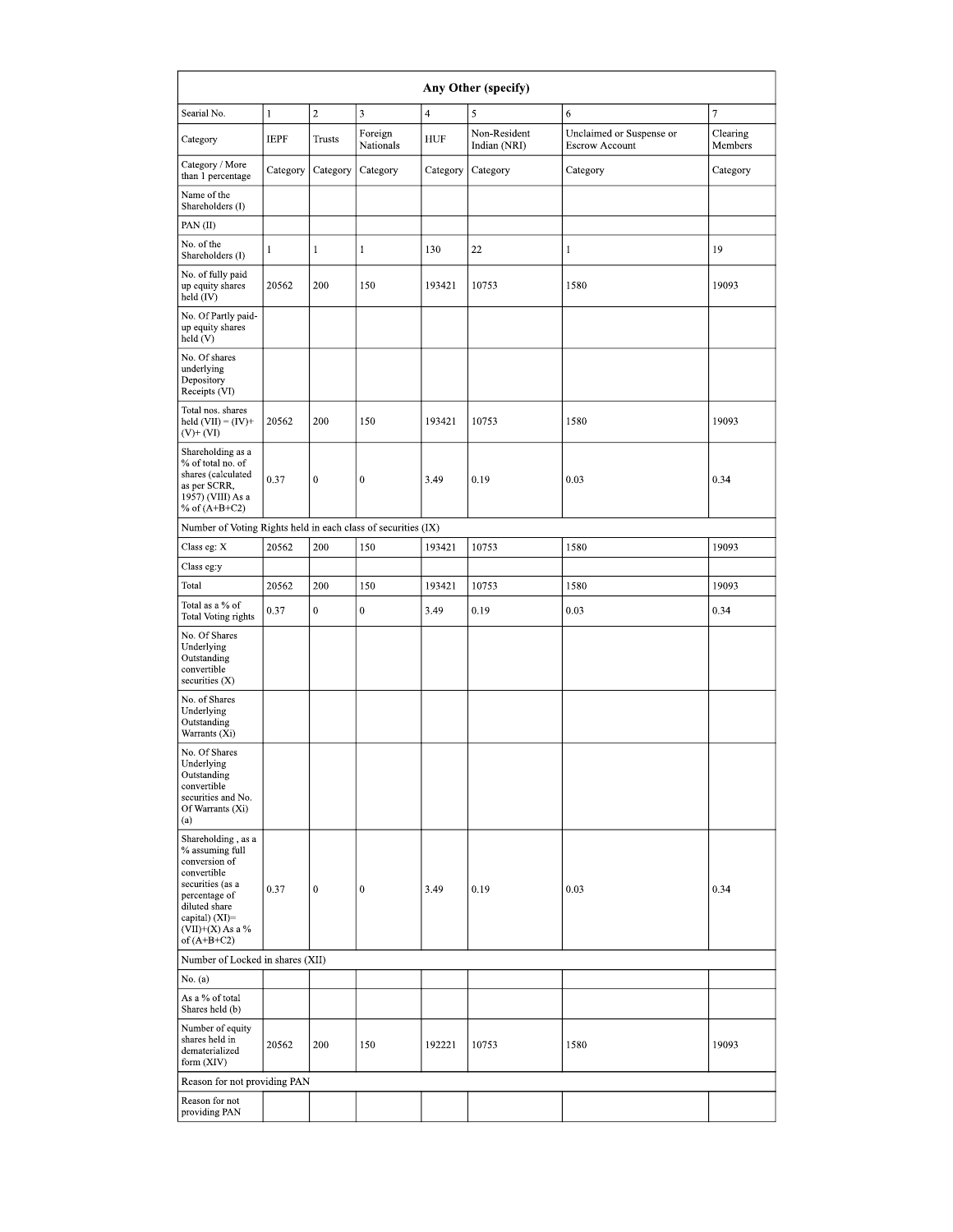| Any Other (specify)                                                                                                                                                                  |                                                               |                                  |                       |  |  |  |  |  |
|--------------------------------------------------------------------------------------------------------------------------------------------------------------------------------------|---------------------------------------------------------------|----------------------------------|-----------------------|--|--|--|--|--|
| Searial No.                                                                                                                                                                          | $\,$ 8 $\,$                                                   | 9                                |                       |  |  |  |  |  |
| Category                                                                                                                                                                             | <b>Bodies Corporate</b>                                       | Director or Director's Relatives |                       |  |  |  |  |  |
| Category / More<br>than 1 percentage                                                                                                                                                 | Category                                                      | Category                         |                       |  |  |  |  |  |
| Name of the<br>Shareholders (I)                                                                                                                                                      |                                                               |                                  | Click here to go back |  |  |  |  |  |
| PAN (II)                                                                                                                                                                             |                                                               |                                  | Total                 |  |  |  |  |  |
| No. of the<br>Shareholders (I)                                                                                                                                                       | 47                                                            | 3                                | 225                   |  |  |  |  |  |
| No. of fully paid<br>up equity shares<br>held (IV)                                                                                                                                   | 111803                                                        | 8350                             | 365912                |  |  |  |  |  |
| No. Of Partly paid-<br>up equity shares<br>held(V)                                                                                                                                   |                                                               |                                  |                       |  |  |  |  |  |
| No. Of shares<br>underlying<br>Depository<br>Receipts (VI)                                                                                                                           |                                                               |                                  |                       |  |  |  |  |  |
| Total nos. shares<br>held $(VII) = (IV)+$<br>$(V)$ + $(VI)$                                                                                                                          | 111803                                                        | 8350                             | 365912                |  |  |  |  |  |
| Shareholding as a<br>% of total no. of<br>shares (calculated<br>as per SCRR,<br>1957) (VIII) As a<br>% of $(A+B+C2)$                                                                 | 2.02                                                          | 0.15                             | 6.59                  |  |  |  |  |  |
|                                                                                                                                                                                      | Number of Voting Rights held in each class of securities (IX) |                                  |                       |  |  |  |  |  |
| Class eg: X                                                                                                                                                                          | 111803                                                        | 8350                             | 365912                |  |  |  |  |  |
| Class eg:y                                                                                                                                                                           |                                                               |                                  |                       |  |  |  |  |  |
| Total                                                                                                                                                                                | 111803                                                        | 8350                             | 365912                |  |  |  |  |  |
| Total as a % of<br><b>Total Voting rights</b>                                                                                                                                        | 2.02                                                          | 0.15                             | 6.59                  |  |  |  |  |  |
| No. Of Shares<br>Underlying<br>Outstanding<br>convertible<br>securities (X)                                                                                                          |                                                               |                                  |                       |  |  |  |  |  |
| No. of Shares<br>Underlying<br>Outstanding<br>Warrants (Xi)                                                                                                                          |                                                               |                                  |                       |  |  |  |  |  |
| No. Of Shares<br>Underlying<br>Outstanding<br>convertible<br>securities and No.<br>Of Warrants (Xi)<br>(a)                                                                           |                                                               |                                  |                       |  |  |  |  |  |
| Shareholding, as a<br>% assuming full<br>conversion of<br>convertible<br>securities (as a<br>percentage of<br>diluted share<br>capital) (XI)=<br>$(VII)+(X)$ As a %<br>of $(A+B+C2)$ | 2.02                                                          | 0.15                             | 6.59                  |  |  |  |  |  |
| Number of Locked in shares (XII)                                                                                                                                                     |                                                               |                                  |                       |  |  |  |  |  |
| No. (a)                                                                                                                                                                              |                                                               |                                  |                       |  |  |  |  |  |
| As a % of total<br>Shares held (b)                                                                                                                                                   |                                                               |                                  |                       |  |  |  |  |  |
| Number of equity<br>shares held in<br>dematerialized<br>form (XIV)                                                                                                                   | 108692                                                        | 8350                             | 361601                |  |  |  |  |  |
| Reason for not providing PAN                                                                                                                                                         |                                                               |                                  |                       |  |  |  |  |  |
| Reason for not<br>providing PAN                                                                                                                                                      |                                                               |                                  |                       |  |  |  |  |  |